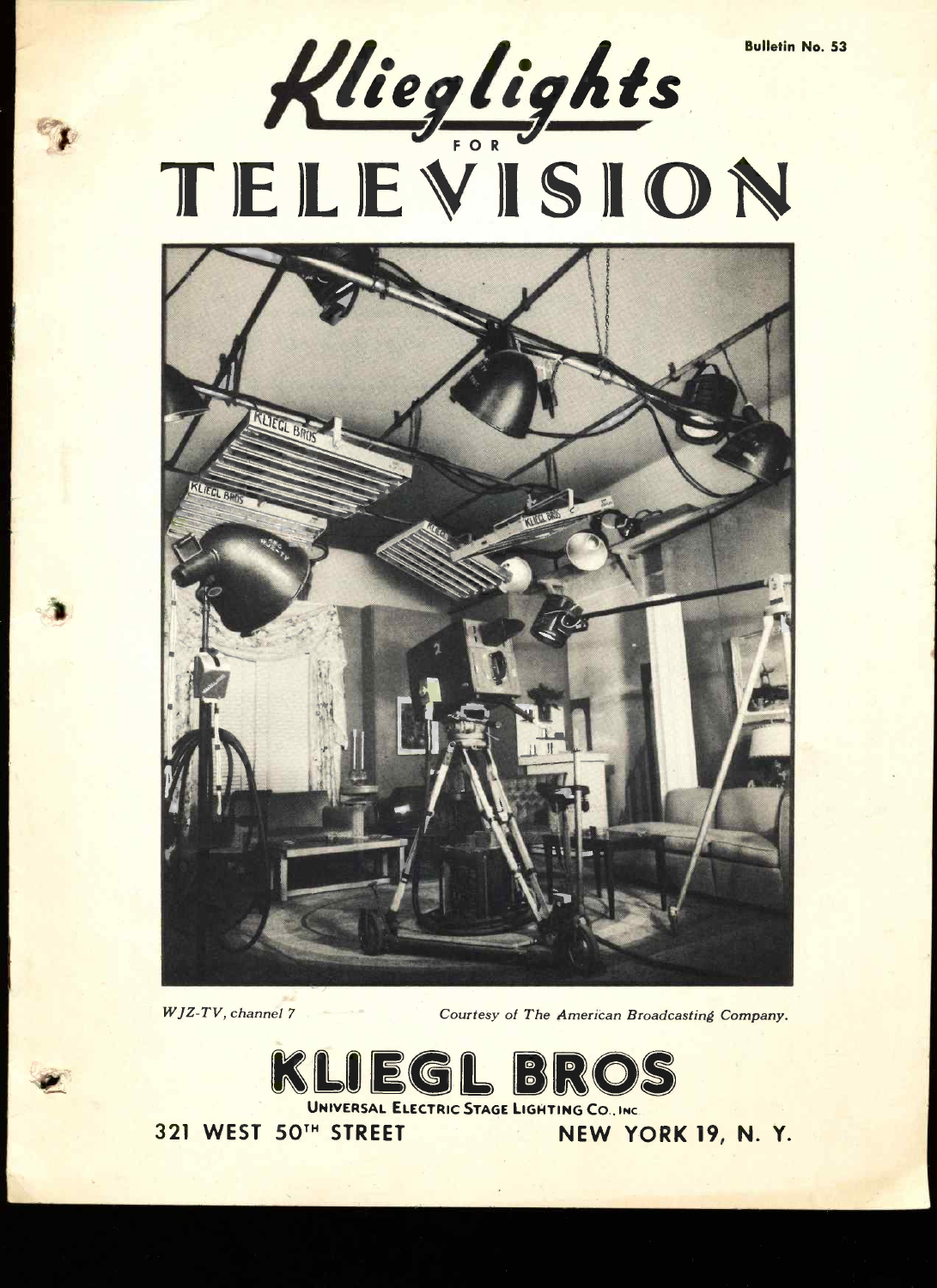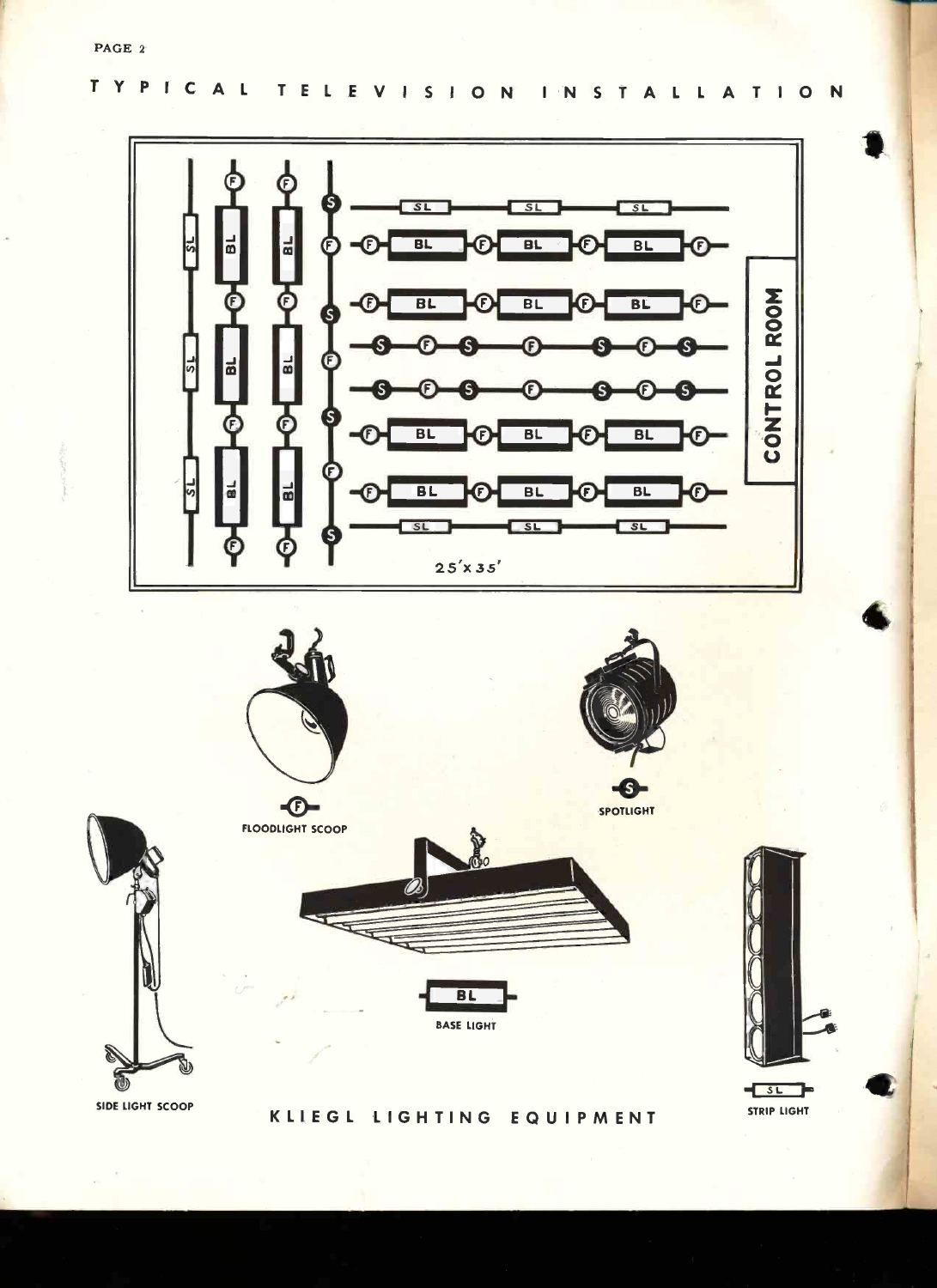PAGE <sup>3</sup>



#### No.TV648GR

# BASE LIGHTS

New Fluorescent and Slimline

#### LIGHTING UNITS

Cool Basic Lighting of television studio areas to an intensity of 125 ft. candles is best achieved with scientifically designed 6-lamp fluorescent or slimline lighting units. Its lightness in weight (aluminum construction) together with its universal swivel bracket and flexible cable and movable ballast boxes permits easy directional control. Its unique wiring system allows intensity control of 1/3 - 2/3 or full operation. It's the new standard-found in most studios.

Fluorescent No.  $TV648GR - 6$  Tube 40 watt fluorescent unit all aluminum construction with individual polished Alzak finished aluminum reflectors wired with 10 ft. 7 conductor rubber feed cable and extra ground leg, yoke and double swivel with pipe clamp permitting any desirable directional tilt. Wiring is swivel with pipe clamp permitting any desirable directional tilt. Wiring is<br>staggered, permitting  $1/3 - 2/3$  or full operation. Complete with no blink<br>starters — size 48" x 44" x 4" deep. Unit Complete, less lamps, ballas ballast box **Price \$160.00** Price \$160.00

Fluorescent No. TV6IS48GR  $-$  for 6 $-$ 40 watt fluorescent lamps operating from Instant Start ballasts-complete as above but with 10 ft. 10 conductor rubber cables and extra ground leg **External Extract Price \$166.00** 

 $Slimline$  No. TV664GR - for  $6-64''$  slimline lamps producing approximately 25% more light per fixture. Instant starting-smaller in width-size 64" x 24"  $x$  3 $\frac{1}{2}$ " deep, complete as above with 10 ft. 10 conductor cable and extra ground leg **Executive Contract Contract Contract Contract Contract Contract Contract Contract Contract Contract Contract Contract Contract Contract Contract Contract Contract Contract Contract Contract Contract Contract Co** 

#### TRANSFORMER BOXES

No. TV648BGR - surface type transformer box with six 40 watt HPF single lamp ballasts and complete with terminal connecting block for unit cable and 10 ft. 5 conductor rubber feed cable for 3 phase 4 wire plus ground servicewithout male connector **Material Connection** Price \$70.00

- No. TV6IS48BGR surface type transformer box with 3-tulamp 40 watt Instant start Ballasts, complete as above **Manual Accord Price \$73.00**
- No. TV664BGR surface type transformer box with 3-tulamp 300 MA slimline

ballasts complete as above **Price \$82.00**<br>No. TV5950-3 — surface type feeder connecting box for 3 fluorescent or slimline No. TV5950-3 — surface type feeder connecting box for 3 fluorescent or slimline<br>ballast boxes with 3-5 pole surface mounted female connectors with male halves-for 3 phase 4 wire plus ground service Price \$48.00

SROUND TERMINAL BALLAST BOX I No. TV648 BGR

CABLE **CLAMP** 

No.TV5950-3

Roller Caster Stand available for above units-Prices on application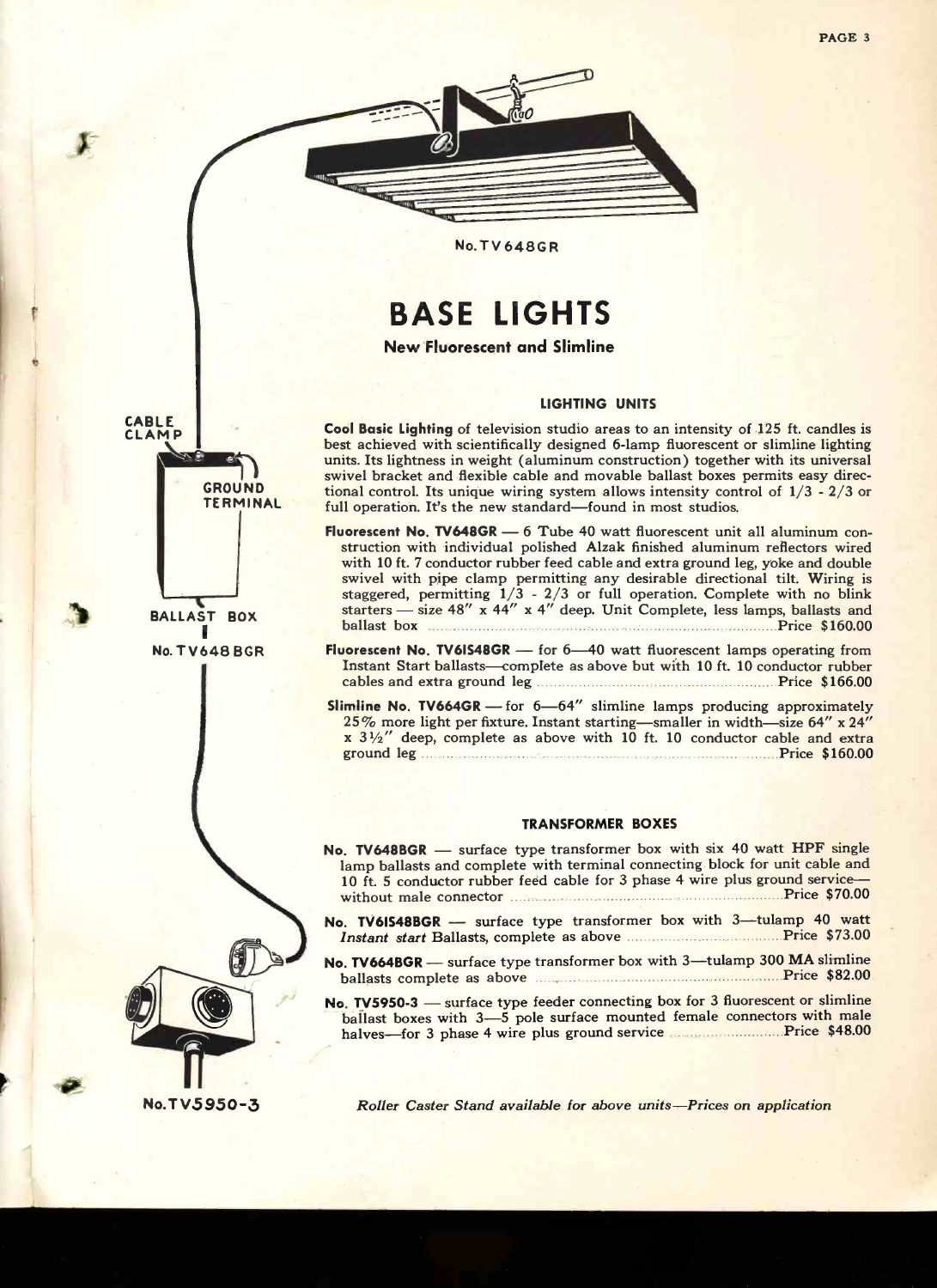

No. 472-3





No.TVI155-3



No.I077

## FLOODLIGHTS Scoops

The Work Horse of the Studio  $-$  Scientifically designed reflector producing a smooth, even illumination of high intensity-used as basic lighting, to augment fluorescent and slimline systems and to highlight areas. Extremely light in weight-ideal for field use -adaptable to wide range of lamp wattages.

- No. TV1155-3 Hood only, made of Alzak finished aluminum, cast aluminum socket cap and complete with grip handle and double acting swivel and pipe clamp permitting any desirable tilt  $-3$  ft.  $\#10$  asbestos leads and 3 pole 30 amp. male connector (1 leg is ground)-takes 750, 1000, 1500, 2000 or 2500 watt PS-52 lamps **Price \$43.50** Price \$43.50
- No. TV1155-2 same as above but with 2 pole male connector  $(no ground leg)$  Price \$41.15
- No. 1077 Hexagonal metal colorframe clips on-uses gelatine or fiber glass diffuser Manual According Price \$4.00
- No. 1078- Above color frame with wire mesh guard Price \$6.00
- No. 1077A Fiber glass diffuser for above frame ... Price \$2.00
- No. 1421CR-3 Roller caster stand for scoops height adjustment from 4 ft. to 6 ft. and complete with 30 amp. knife switch pigtail male and female 3 pole connector (1 leg is ground), no cable **Example 24.50** Price 44.50
- No. 1421CR -2 Roller caster stand as above with 2 pole connector (no ground leg), no cable Price \$40.60

25-feet 3-conductor  $#10$  flexible rubber cable, female connector, #315 plug. (1 leg ground) **Example 22.50** Price \$22.50 25-feet 2-conductor  $#10$  flexible rubber cable, female connector,  $\#301\frac{1}{2}$  plug (no ground leg) expressions. Price \$14.70

No. 311 For portable plugging boxes - wall pockets - description and prices, see Page 7.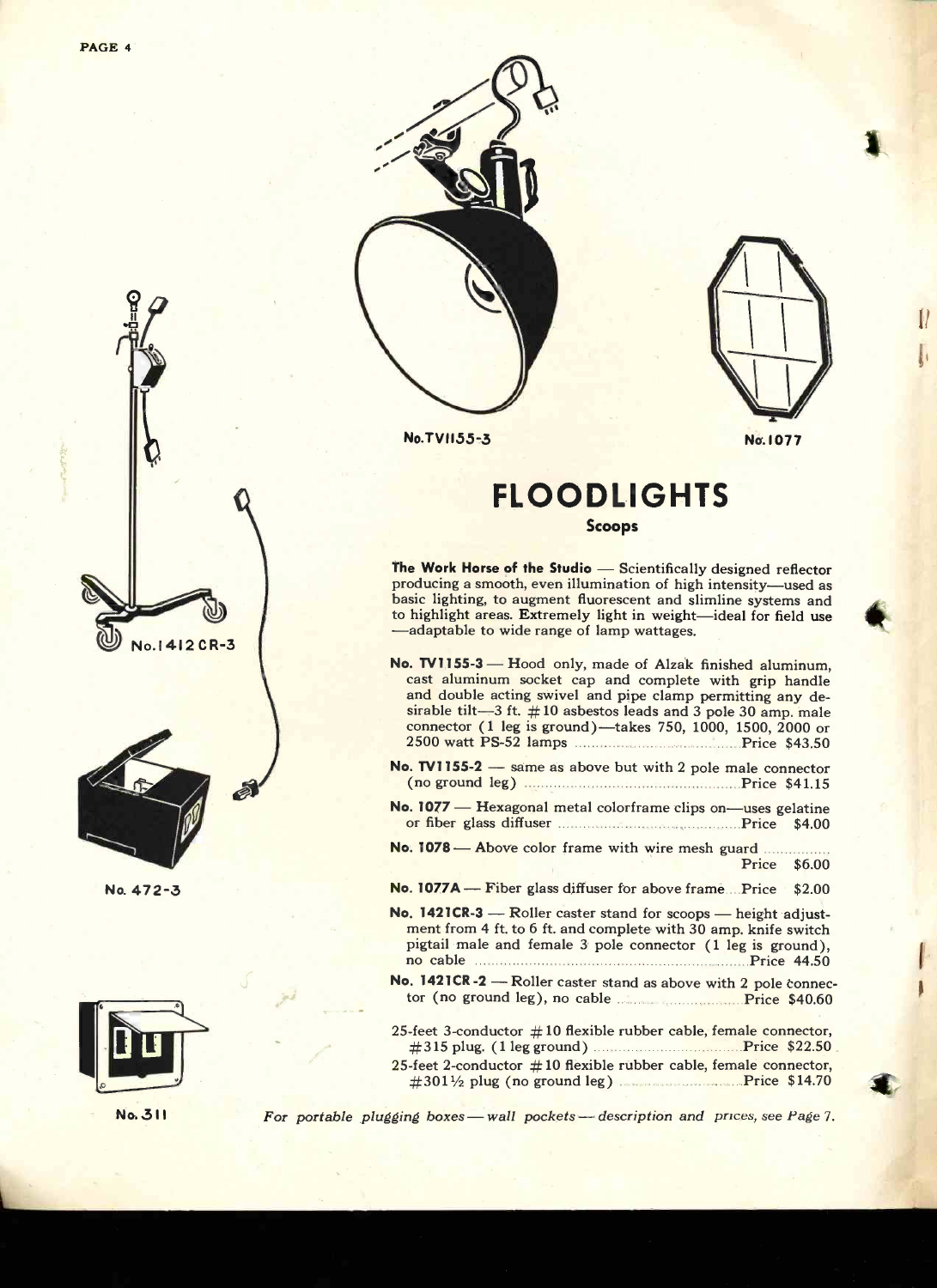

## Fresnel Lens SPOTLIGHTS

For controlled beam highlighting and flood-lighting-perfect for longer throws and field use-very efficient and extremely portable. Black risers on lens prevents any spill light. Each complete with pipe clamp, switch, male pigtail connector, Alzak reflector, spindle feed, and handle.

### HOODS

| Cat. No.  | Lens<br><b>Size</b> | Lamp Size                                   | Ground<br>Leé  | Price   |
|-----------|---------------------|---------------------------------------------|----------------|---------|
| 44N6TV-3  | 6"                  | 500/750 watt, T-20, Md. Pf. Base            | Yes            | \$30.00 |
| 44N6TV-2  | 6"                  | 500/750 watt, T-20, Md. Pf. Base            | N <sub>o</sub> | 28.00   |
| 44N8TV-3  | 8"                  | 1000, 1500, 2000 watt, G40, Mog. Pf. Base   | <b>Yes</b>     | 80.00   |
| 44N8TV-2  | R''                 | 1000, 1500, 2000 watt, G40, Mog. Pf. Base   | N <sub>o</sub> | 77.00   |
| 44N12TV-3 | 12''                | 2000 watt, G48, Mog. Bip. Base              | Yes            | 112.00  |
| 44N12TV-2 | 12''                | 2000 watt, G48, Mog. Bip. Base              | N <sub>o</sub> | 109.00  |
| 44N16TV-3 | 16''                | 5000 watt, GT64, Mog. Bip. Base $\circledR$ | Yes            | 145.00  |
| 44N16TV-2 | 16''                | 5000 watt, GT64, Mog. Bip. Base $(\hat{X})$ | N <sub>o</sub> | 141.00  |

® ADAPTER - for 44N16 unit for use with 2000 watt, G48, Mogul Bipost base lamp

STANDS

| Cat. No.       | <b>Description</b>                                          | Price   |
|----------------|-------------------------------------------------------------|---------|
| <b>1420 CR</b> | Roller caster stand for 44N6 and 44N8 units, with yoke stud | \$20.00 |
| <b>1421 CR</b> | Ditto, for 44N12 units, with yoke stud                      | 22.00   |
| <b>1422 CR</b> | Ditto, for 44N16 units, with yoke stud                      | 30.00   |

V No.1420 CR

 $\tilde{\mathcal{P}}$ 

II leaders and the control of the control of the control of the control of the control of the control of the control of the control of the control of the control of the control of the control of the control of the control

I

YOKE<br>I STUD

No. 474-3

CABLES

| Cable for<br>Unit No. | <b>Flexible Cable</b><br><b>Rubber Covered</b> | $1 - Le \rho$<br>Ground | Female<br>Con. No. | Plug<br>No.      | Price   |
|-----------------------|------------------------------------------------|-------------------------|--------------------|------------------|---------|
| 44N6TV-3              | 25 ft. #14-3 cond.                             | Yes                     | 3955               | 315              | \$19.00 |
| 44N6TV-2              | 25 ft. $\#$ 14-2 cond.                         | N <sub>o</sub>          | 955                | $301\frac{1}{2}$ | 12.30   |
| 44N8TV-3              | 25 ft. $#12-3$ cond.                           | Yes                     | 3956               | 315              | 20.50   |
| 44N8TV-2              | 25 ft. #12-2 cond.                             | No                      | 956                | $301\frac{1}{2}$ | 13.70   |
| 44N12TV-3             | 25 ft. $\#$ 12-3 cond.                         | Yes                     | 3956               | 315              | 20.50   |
| 44N12TV-2             | 25 ft. #12-2 cond.                             | N <sub>o</sub>          | 956                | $301\frac{1}{2}$ | 13.70   |
| 44N16TV-3             | 25 ft. $# 6-3$ cond.                           | Yes                     | 3957               | 2301             | 41.00   |
| 44N16TV-2             | 25 ft. $\#$ 6-2 cond.                          | No                      | 957                | 301              | 24.50   |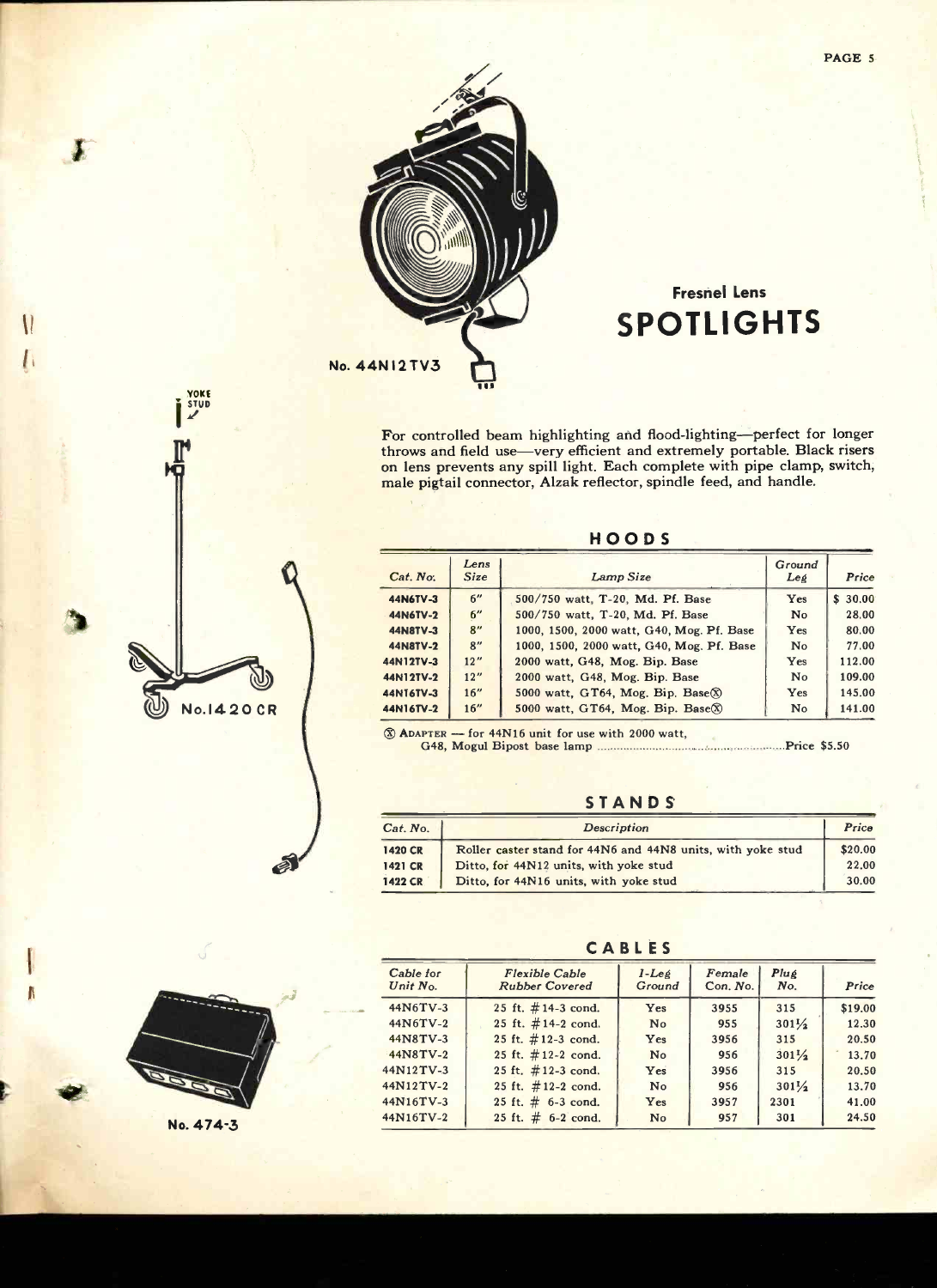

No.T V 602-3

## STRIP LIGHTS

#### STRIP WITH REFLECTORS

Ideal for background, ground row, footlight, behind doorways, etc. Equipped with alternately wired, polished and matte Alzak reflectors producing either narrow or medium beam shafts of light. End plate permits standing upright. Yoke and universal swivel obtains any directional tilt when hanging. Male pigtails allow plugging to adjacent strip. All aluminum construction-very light and very portable.

No. TV602-3 — striplight 4 ft. long with 6 Alzak finished aluminum reflectors (3 polished  $-3$  matte), wired on 2 alternate circuits. Complete with  $2-2$  ft.  $3$  conductor rubber pigtails with  $\#3956$  male connector (1 leg ground) and 2 flush mounted #3956 female connectors (1 leg ground). Equipped with

yoke, double swivel **Express Connection** Connectors (Price \$86.00<br>No. TV602-2 — striplight as above but with 2 pole connectors (no ground leg) No.  $TV602-2$  — striplight as above but with 2 pole connectors (no ground leg)<br>Price \$77.10

#### STRIPS FOR REFLECTOR LAMPS

No. TV600-3 - striplight as above but without reflectors; yoke and double swivel. Comes equipped with chain hangers and 3 pole connectors (1 leg ground) **Price** \$56.00 No. TV600-2  $-$  striplight as above but with 2 pole connectors  $-$  no ground leg Price \$53.30

Reflector Lamp strips can be had wired for a single circuit with built-in switch controlling one half the lamps, in place of the above, at no additional cost.

#### CONNECTORS

| Cat.<br>No. | Amp.<br>Rating | No. of<br>Poles | Price  |
|-------------|----------------|-----------------|--------|
| 955         | 15             | 2               | \$2.00 |
| 956         | 30             | $\overline{2}$  | 2.80   |
| 957         | 60             | $\mathbf{z}$    | 5.90   |
| 3955        | 15             | 3               | 4.80   |
| 3956        | 30             | 3               | 6.00   |
| 3957        | 60             | 3               | 8.00   |
|             |                |                 |        |

#### FLEXIBLE **DUBBER CABLE**

| n v v v 1 n                      | -----                       | V              |
|----------------------------------|-----------------------------|----------------|
| Size of<br>Cable<br>$B \& S$ No. | Price per<br>$100$ - $teet$ | 1              |
| $12 - 2$                         | \$28.60                     | $\overline{1}$ |
| $12 - 3$                         | 33.20                       | $\overline{2}$ |
| $-10-2$                          | 33.40                       | $\overline{2}$ |
| $10 - 3$                         | 40.20                       | $\overline{5}$ |
| $8 - 2$                          | 47.00                       |                |
| $8 - 3$                          | 70.00                       | 1 <sub>1</sub> |
| $6 - 2$                          | 58.50                       | $\mathbf{1}$   |
| $6 - 3$                          | 87.50                       | $\overline{2}$ |
| $6 - 4$                          | 116.50                      | $\overline{2}$ |
|                                  |                             |                |

### LAMPS Pecommended

|       | .<br>-      | .           |           |        |
|-------|-------------|-------------|-----------|--------|
| Watts | <b>Bulb</b> | <b>Base</b> | Life Hrs. | Price  |
| 500   | $T - 20$    | Md. Pf.     | 500       | \$3.20 |
| 750   | $T-20$      | Md. Pf.     | 25        | 5.75   |
| 1000  | $G-40$      | Mog. Pf.    | 200       | 7.15   |
| 1500  | $G-40$      | Mog. Pf.    | 200       | 7.90   |
| 2000  | $G-48$      | Mog. Pf.    | 200       | 12.40  |
| 2000  | $G-48$      | Mog. Bip.   | 200       | 11.00  |
| 5000  | $T - 64$    | Mog. Bip.   | 75        | 23.00  |
| 750   | $PS-52$     | Mog. Sc.    | 1000      | 3.05   |
| 1000  | $PS-52$     | Mog. Sc.    | 1000      | 3.30   |
| 1500  | $PS-52$     | Mog. Sc.    | 1000      | 5.00   |
| 2000  | $PS-52$     | Mog. Sc.    | 1000      | 10.50  |
| 2500  | $PS-52$     | Mog. Sc.    | 1000      | 15.50  |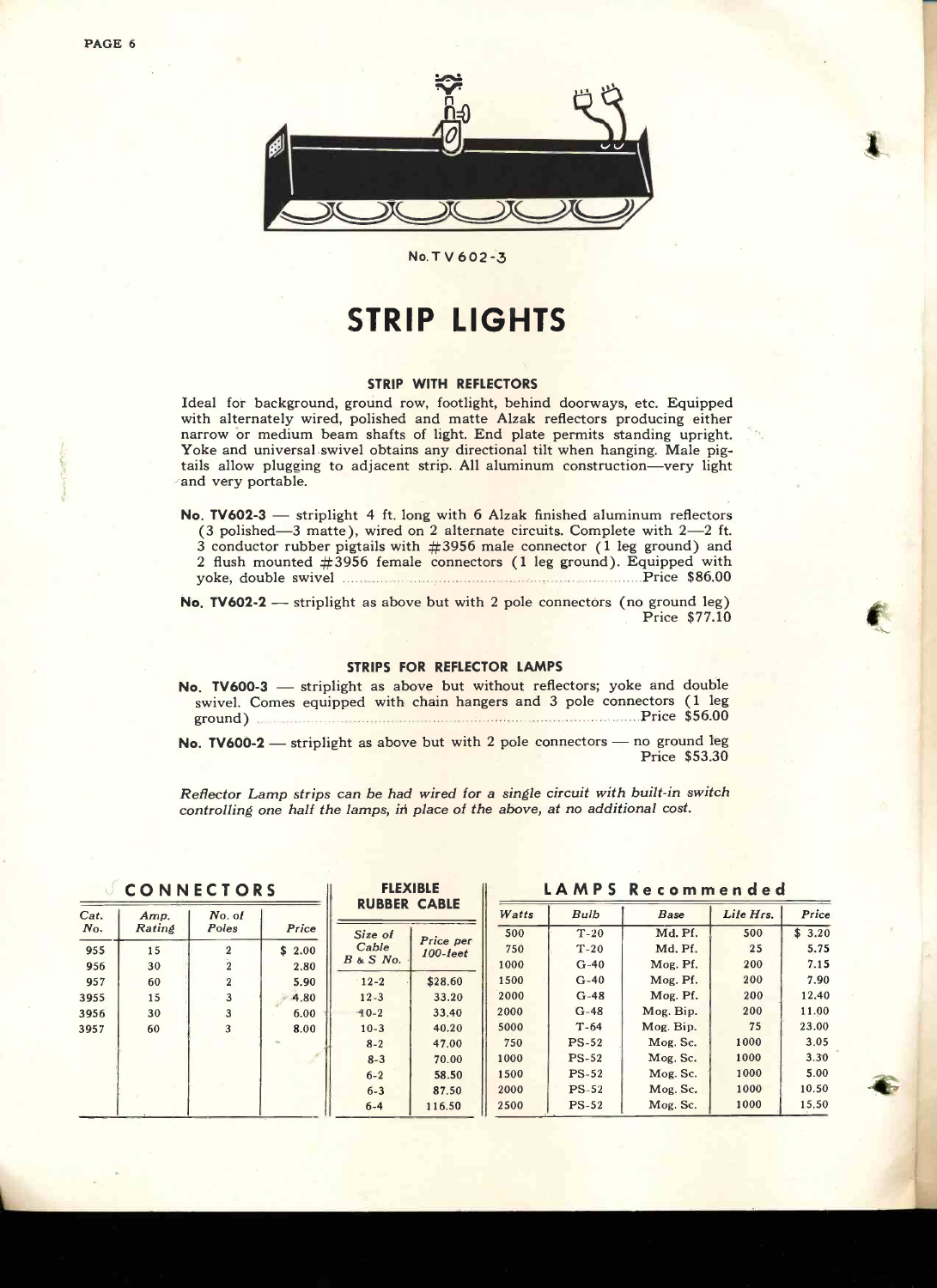# WIRING DEVICES New Grounded System PAGE 7

# FUSED PLUGGING BOXES

All metal construction, Underwriters' approved, 2 wire 30 amp. porcelains with ground leg, made in any number of outlets, for any feed service.

|             | 2-wire feed<br>plus ground |          | 3-wire feed<br>plus ground |                  |           | 4-wire feed<br>plus ground |                          |         |
|-------------|----------------------------|----------|----------------------------|------------------|-----------|----------------------------|--------------------------|---------|
| Cat.<br>No. | Outlets                    | Price(X) | Cat.<br>No.                | Outlets          | Price (X) | Cat.<br>No.                | Outlets $Price(\hat{X})$ |         |
| 472         | $\overline{2}$             | \$32.00  | $472 - 3$                  | $\boldsymbol{2}$ | \$35.00   |                            |                          |         |
| 474         | 4                          | 42.00    | $474 - 3$                  | 4                | 45.00     | $474 - 4$                  | 4                        | \$48.00 |
| 476         | 6                          | 61.00    | $476 - 3$                  | 6                | 64.00     | $476 - 4$                  | 6                        | 69.00   |
| 478         | 8                          | 80.00    | $478 - 3$                  | 8                | 83.00     | $478 - 4$                  | 8                        | 86.00   |

® Box prices do not include plugs

No.  $315 - 2$  pole plug with ground leg for above plugging boxes - each \$5.00

#### WALL FEEDER BOXES

All metal construction, Underwriters' approval, with separate ground terminal (can be used on undergrounded system).

Wall Feeder Boxes - for Regular Plugs

| Rating |                  |          |          | Flush Types | Surface Types                 |        | Plugs                     |            |
|--------|------------------|----------|----------|-------------|-------------------------------|--------|---------------------------|------------|
|        | Amp. Poles       |          | Cat. No. |             | $Price(\widehat{X})$ Cat. No. |        | $Price(\hat{X})$ Cat. No. | Price      |
| 50     | $\boldsymbol{2}$ |          | 310G     | \$11.00     | 307G                          | \$7.50 | 301                       | 2.50<br>\$ |
| 100    | $\overline{2}$   | Plus     | 1310G    | 16.00       | 1307G                         | 12.00  | 1301                      | 8.00       |
| 50     | 3                | Ground   | 2311G    | 20.00       | 2308G                         | 16.50  | 2302                      | 10.00      |
| 100    | 3                | Terminal | 3310G    | 30.00       | 3307G                         | 26.00  | 3301                      | 18.00      |
| 50     | 4                |          | 4311G    | 20.00       | 4007G                         | 16.50  | 4389                      | 13.50      |
| 100    | 4                |          | 4310G    | 26.00       | 4017G                         | 22.00  | 4002                      | 27.50      |

® Box prices do not inc ude plugs

#### Wall Feeder Boxes - for Ground Plug No. 315

| Cat. No. | <b>Description</b>                     | Type Box   | Price(X) |
|----------|----------------------------------------|------------|----------|
| 361      | Single Outlet; 2-wire plus ground      | Flush Wall | \$14.00  |
| 362      | Two Outlets; each 2-wire plus ground   | Flush Wall | 22.50    |
| 363      | Three Outlets; each 2-wire plus ground | Flush Wall | 33.00    |
| 364      | Four Outlets; each 2-wire plus ground  | Flush Wall | 43.00    |
| 366      | Single Outlet: 2-wire plus ground      | Surface    | 10.50    |
| 367      | Two Outlets; each 2-wire plus ground   | Surface    | 19.00    |
| 368      | Three Outlets; each 2-wire plus ground | Surface    | 28.00    |
| 369      | Four Outlets; each 2-wire plus ground  | Surface    | 38.00    |
|          |                                        |            |          |

® Box prices do not include plugs

No. 315 2 -pole plug with ground leg for above boxes each \$5.00 Combinations, other than those listed, available

### Ungrounded System FUSED PLUGGING BOXES

|                                                                                   |           | 2-wire feed |           | 3-wire feed          |           | 4-wire feed |  |
|-----------------------------------------------------------------------------------|-----------|-------------|-----------|----------------------|-----------|-------------|--|
| Description                                                                       | No.       | Price(X)    | No.       | $Price(\widehat{X})$ | No.       | Price(X)    |  |
| 30-Amp Boxes (plugs extra)                                                        |           |             |           |                      |           |             |  |
| 4 outlets                                                                         | $371 - 2$ | \$24.80     | $371 - 3$ | \$24.80              |           |             |  |
| 6 outlets                                                                         | $373 - 2$ | 37.20       | $373 - 3$ | 37.20                | $373 - 4$ | \$41.20     |  |
| 8 outlets                                                                         | $375 - 2$ | 49.60       | $375 - 3$ | 49.60                | $375 - 4$ | 53.60       |  |
| No. $301\frac{1}{2}$ : 2-pole 30 amp plugs for above plugging boxes — each \$1.80 |           |             |           |                      |           |             |  |
| 50-Amp Boxes (plugs extra)                                                        |           |             |           |                      |           |             |  |
| 4 outlets                                                                         | 404       | \$30.00     | 405       | \$30.00              | $405 - 4$ | \$34.00     |  |
| 6 outlets                                                                         | 406       | 43.00       | 407       | 43.00                | $407 - 4$ | 47.00       |  |

No.  $301: 2$ -pole 50 amp plugs for above plugging boxes - each \$2.50 ® Box prices do not include plugs



 $\boldsymbol{\Sigma}$ 





No.3I5

![](_page_6_Picture_23.jpeg)

TERMINAL

No.1310 <sup>G</sup>

![](_page_6_Picture_26.jpeg)

![](_page_6_Picture_27.jpeg)

 $No.301/2$ 

![](_page_6_Picture_29.jpeg)

**P** 

![](_page_6_Picture_31.jpeg)